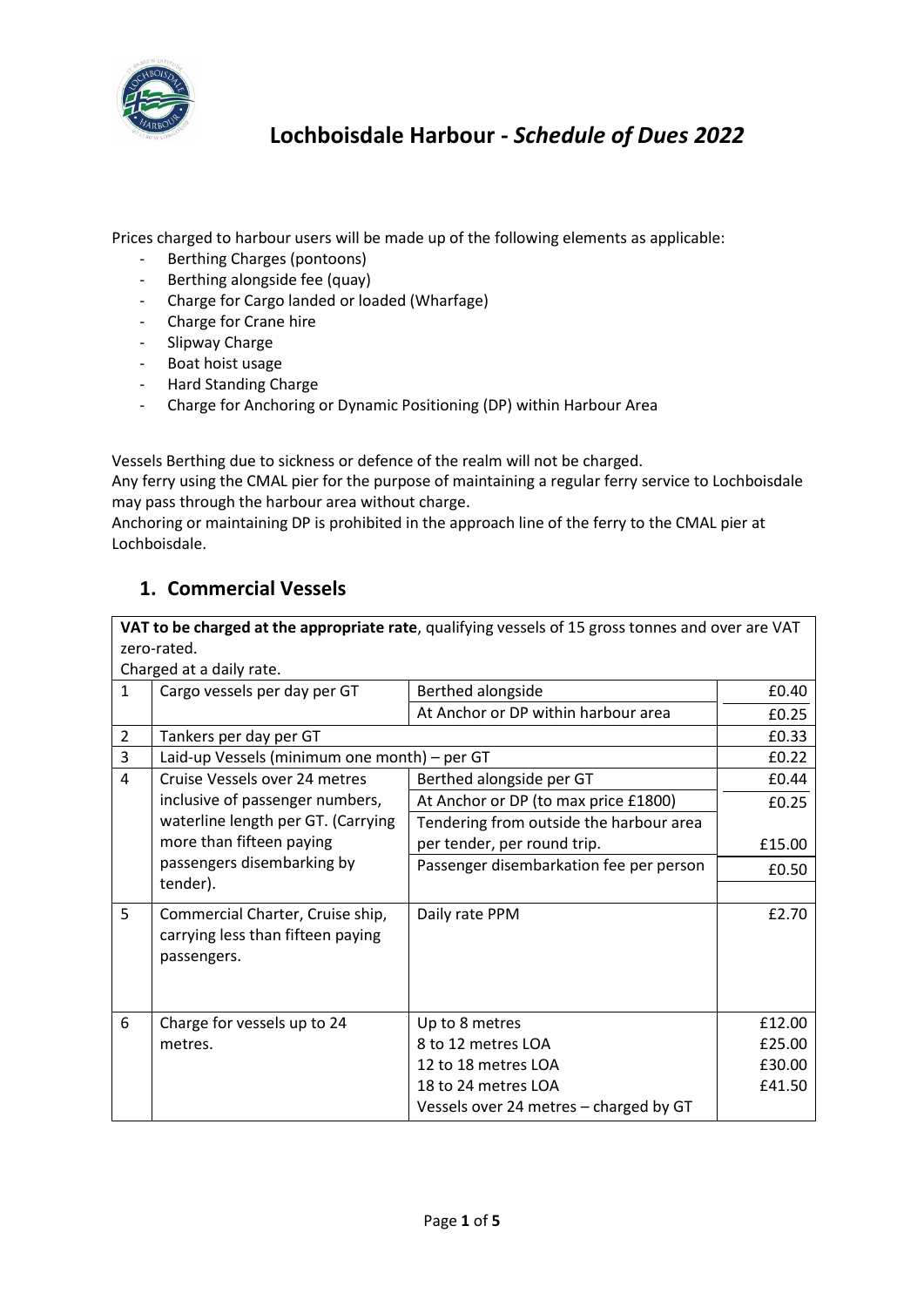

## **2. Fishing Vessels**

Resident Fishing vessels or those having more than 10 landings per year may apply for composite rates. They will be charged on an annual basis and be inclusive of berthing, landing and fuelling. Six month and annual Composite rates will be paid in advance and are non-refundable. **VAT to be charged at the appropriate rate,** Qualifying vessels of 15 gross tonnes and over are VAT zero-rated.

| 1              | Up to 8 metres LOA  | Per day or part thereof      | £5.94    |
|----------------|---------------------|------------------------------|----------|
|                |                     | Monthly Rate                 | £89.00   |
|                |                     | Six month Composite Rate     | £400.00  |
|                |                     | <b>Annual Composite Rate</b> | £595.00  |
| $\overline{2}$ | 8 to 10 metres LOA  | Per day or part thereof      | £9.50    |
|                |                     | <b>Monthly Rate</b>          | £142.50  |
|                |                     | Six month Composite Rate     | £427.50  |
|                |                     | <b>Annual Composite Rate</b> | £762.00  |
| 3              | 10 to 12 metres LOA | Per day or part thereof      | £13.20   |
|                |                     | <b>Monthly Rate</b>          | £198.00  |
|                |                     | Six month Composite Rate     | £594.00  |
|                |                     | Annual Composite Rate        | £860.00  |
| 4              | 12 to 15 metres LOA | Per day or part thereof      | £16.60   |
|                |                     | <b>Monthly Rate</b>          | £249.00  |
|                |                     | Six month Composite Rate     | £595.00  |
|                |                     | Annual Composite Rate        | £980.00  |
| 5              | 15 to 18 metres LOA | Per day or part thereof      | £20.10   |
|                |                     | <b>Monthly Rate</b>          | £295.00  |
|                |                     | Six month Composite Rate     | £695.00  |
|                |                     | <b>Annual Composite Rate</b> | £1120.00 |
| 6              | 18 to 24 metres LOA | Per day or part thereof      | £27.40   |
|                |                     | Monthly Rate                 | £395.00  |
|                |                     | Six month Composite Rate     | £895.00  |
|                |                     | <b>Annual Composite Rate</b> | £1195.00 |

### **3. Fishing Vessels per berthing (over 24 metres LOA per GT)**

| Landing fish                                   | £0.44 |
|------------------------------------------------|-------|
| 2   Using quay or landing place                | £0.44 |
| <b>Fuelling</b>                                | £0.50 |
| 4   Receiving fish by transhipment along side  | £0.53 |
| Receiving fish by transhipment at anchor or DP |       |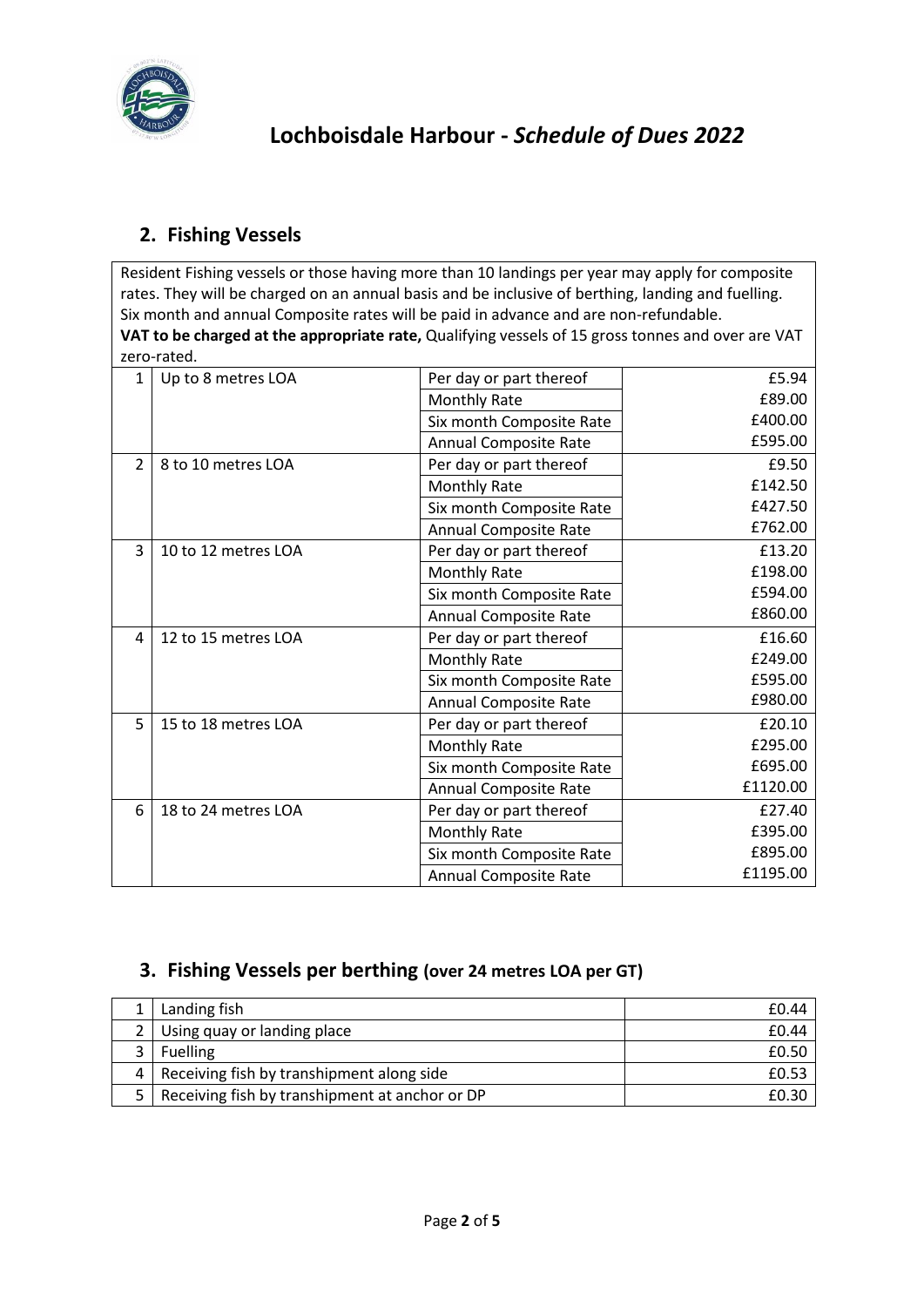

| 1              | <b>Harvested Salmon</b>                    | Per tonne | £11.31 |
|----------------|--------------------------------------------|-----------|--------|
| $\overline{2}$ | Mort tubs                                  | Per tub   | £10.00 |
| 3              | <b>Salmon Smolts</b>                       | Each      | £0.006 |
| 4              | <b>Lump Suckers</b>                        | Each      | £0.006 |
| 5              | Coal & Coke                                | Per tonne | £0.64  |
| 6              | Gas (LPG /LNG)                             | Per tonne | £2.91  |
| $\overline{7}$ | Jet AL, Paraffin or kerosene               | Per tonne | £1.07  |
| 8              | Other petroleum products                   | Per tonne | £2.21  |
| 9              | Animal foodstuffs including salmon feed    | Per tonne | £1.11  |
| 10             | Cement                                     | Per tonne | £1.19  |
| 11             | Chemicals, not otherwise enumerated        | Per tonne | £2.52  |
| 12             | Concrete, precast                          | Per tonne | £1.85  |
| 13             | Contractors plant                          | Per tonne | £1.74  |
| 14             | Creels                                     | Each      | £0.30  |
| 15             | Ensiled fish products loaded or discharged | Per tonne | £0.28  |
| 16             | Ensiled fish products transhipped          | Per tonne | £0.28  |
| 17             | <b>Fertilisers</b>                         | Per tonne | £1.06  |
| 18             | Sand and road salt                         | Per tonne | £0.68  |
| 19             | Scrap metal                                | Per tonne | £1.06  |
| 20             | Seaweed wet                                | Per tonne | £0.13  |
| 21             | Seaweed processed                          | Per tonne | £1.11  |
| 22             | Steel & Iron                               | Per tonne | £1.74  |
| 23             | Stones rubble and chips                    | Per tonne | £0.68  |
| 24             | Waste material, general / household        | Per tonne | £0.58  |
| 25             | Wood                                       | Per tonne | £1.74  |
| 26             | Containers (full or empty)                 | Per foot  | £0.80  |
| 27             | Fuel Bunkering Charges (by Road Tanker)    | Per tonne | £3.00  |

### **4. Wharfage on all goods landed or shipped (VAT to be charged at the appropriate rate)**

### **5. Visiting Leisure Craft**

Fees are charged per meter length at the rates shown below. Composite charges will be available on a six monthly or annual basis. **Prices are inclusive of UK VAT at 20%.** All vessels using the pontoons on a long term basis must have marine liability insurance of at least £2.5 Million. Proof of insurance to be provided on application.

| Daily rate PPM.            | £2.86 per metre   |
|----------------------------|-------------------|
| Weekly rate PPM            | £15.03 per metre  |
| Monthly rate PPM           | £45.09 per metre  |
| Six monthly composite rate | £103.49 per metre |
| Annual composite rate      | £174.90 per metre |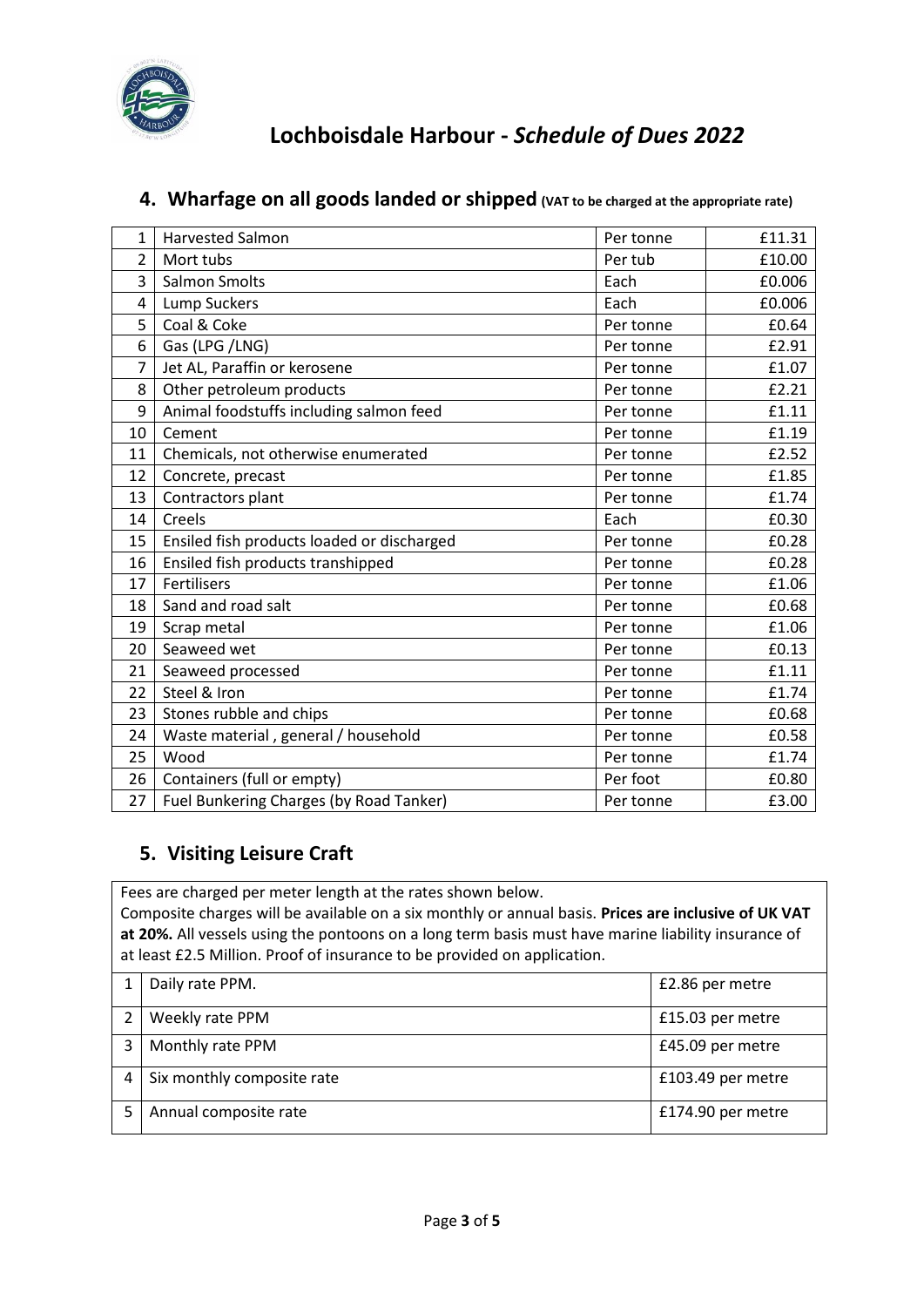

#### 6. **Locally based Leisure Craft (Not carrying goods or paying passengers)**

Composite rates for boats whose owners are resident in Uist, Benbecula and Eriskay will be available on a six monthly or annual basis. Winter storage in the water is available. **Prices are inclusive of UK VAT at 20%**. All vessels using the pontoons on a long term basis must have marine liability insurance of at least £2. 5 Million. Proof of insurance to be provided on application for composite rate.

| $\mathbf{1}$   | 5 to 8 metres   | 6 months     | £392.20  |
|----------------|-----------------|--------------|----------|
|                |                 | Annual berth | £641.30  |
| $\overline{2}$ | 8 to 10 metres  | 6 months     | £439.90  |
|                |                 | Annual berth | £816.20  |
|                | 10 to 12 metres | 6 months     | £506.68  |
|                |                 | Annual berth | £932.80  |
| $\overline{4}$ | 12 to 15 metres | 6 months     | £572.40  |
|                |                 | Annual berth | £1070.60 |
| 5              | 15 to 18 metres | 6 months     | £641.30  |
|                |                 | Annual berth | £1240.20 |
| 6              | 18 to 24 metres | 6 months     | £768.50  |
|                |                 | Annual berth | £1335.60 |

### **7. Slipway, Crane, Boat Hoist and Hard Standing for maintenance.**

|                | Crane, slipway and up to two weeks hard standing charges will be included in the composite rates<br>for that particular vessel or otherwise charged as follows. Prices are inclusive of UK VAT at 20%                                                                                                                                         |                                                                                    |
|----------------|-----------------------------------------------------------------------------------------------------------------------------------------------------------------------------------------------------------------------------------------------------------------------------------------------------------------------------------------------|------------------------------------------------------------------------------------|
| $\mathbf{1}$   | Use of Slipway per half day for vessels up to 10M (LWL)                                                                                                                                                                                                                                                                                       | £10.00                                                                             |
| $\overline{2}$ | Use of slipway for boats over 10M (LWL)                                                                                                                                                                                                                                                                                                       | £15.00 plus £2 per extra<br>Metre                                                  |
| $\overline{3}$ | Crane Hire to competent, certified, approved user per half day. To<br>become an approved user industry standard training course must<br>be completed for this type of crane and copy of certificate held by<br>harbour office. Only on receipt of a crane operator certificate will<br>the pass code for the crane lock be given to the user. | £28.00                                                                             |
| 4              | Use of the Boat Hoist is to be pre booked with the Harbour Office<br>and will be charged per boat individual movement.<br>Local rate, (Uist & Eriskay)<br>Note that Hire of the Boat Hoist on Saturday or Sunday will incur a<br>supplement of 25%.                                                                                           | Up to 10m - £110.00<br>Over 10m - £160.00<br>Up to 10m- £95.00<br>Over 10m-£130.00 |
| 5              | Use of Harbour area hard standing for maintenance per meter per<br>day for the first two weeks. (Note two weeks is included in a<br>composite rate contract for named vessel)                                                                                                                                                                 | £0.50                                                                              |